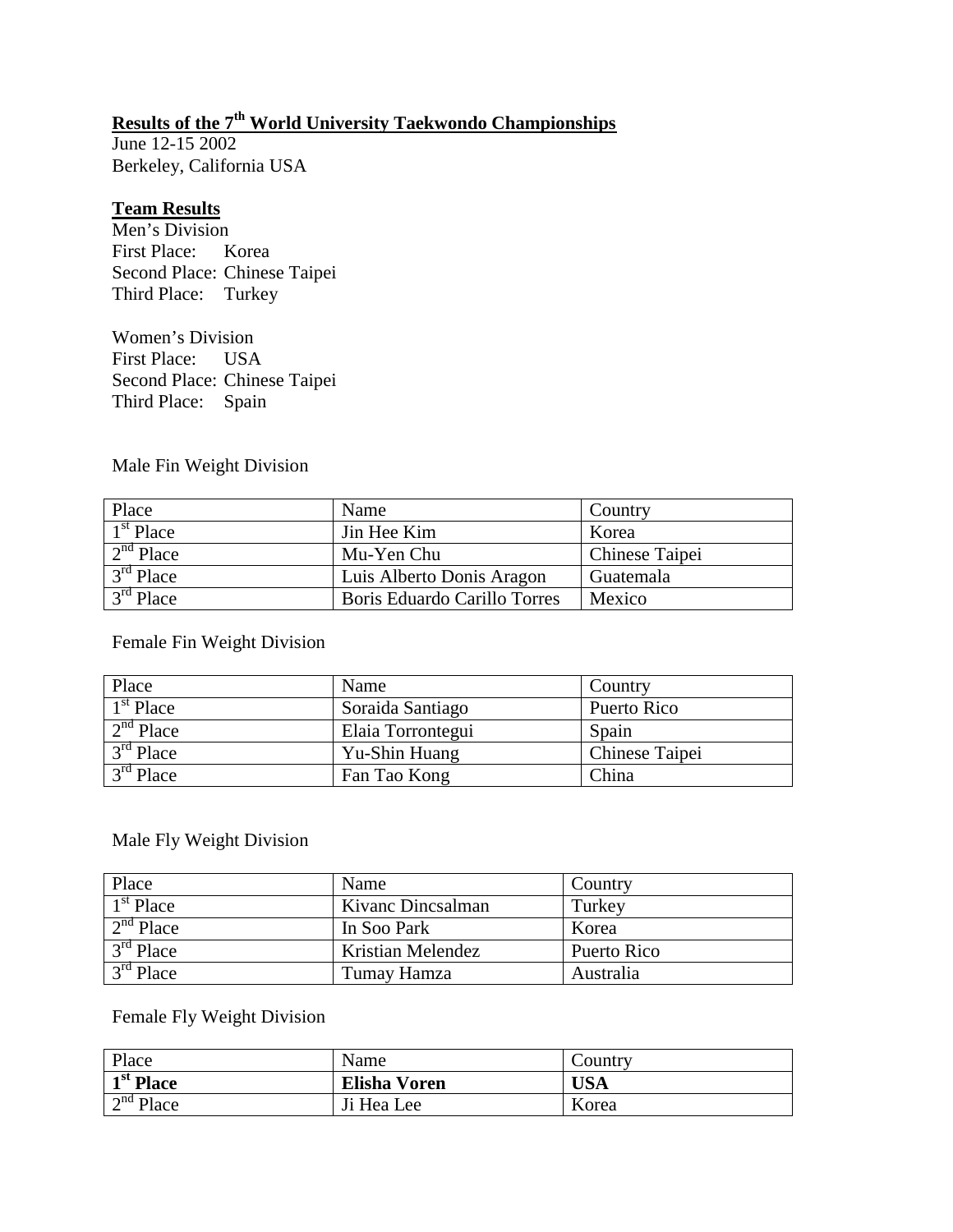| $3rd$ Place | Celine Francois | France                |
|-------------|-----------------|-----------------------|
| $3rd$ Place | Yen-Ni Wu       | <b>Chinese Taipei</b> |

# Male Bantam Weight Division

| Place                     | Name               | Country        |
|---------------------------|--------------------|----------------|
| $1st$ Place               | Kil Hwan Choi      | Korea          |
| $2nd$ Place               | <b>Kadir Dolas</b> | Turkey         |
| $3rd$ Place               | Chun-Hsing Yeh     | Chinese Taipei |
| $\overline{3^{rd}P}$ lace | Marcos Oliveira    | <b>Brazil</b>  |

Female Bantam Weight Division

| Place       | Name                                      | Country |
|-------------|-------------------------------------------|---------|
| $1st$ Place | Sara Martinez                             | Spain   |
| $2nd$ Place | Se Young Cha                              | Korea   |
| $3rd$ Place | Guiru Yuan                                | China   |
| $3rd$ Place | Jessica Paulin Morataya Reich   Guatamala |         |

Male Feather Weight Division

| Place       | Name              | Country        |
|-------------|-------------------|----------------|
| $1st$ Place | Yu-Chi Sung       | Chinese Taipei |
| $2nd$ Place | <b>Mark Lopez</b> | <b>USA</b>     |
| $3rd$ Place | Bong Hyun Baek    | Korea          |
| $3rd$ Place | Junio Park        | <b>Brazil</b>  |

Female Feather Weight Division

| Place       | Name                    | Country    |
|-------------|-------------------------|------------|
| $1st$ Place | Hamide Bickin Tosun     | Turkey     |
| $2nd$ Place | <b>Stephanie Beckel</b> | <b>USA</b> |
| $3rd$ Place | Carine Zelmanovitch     | France     |
| $3rd$ Place | Hyo Jung Lim            | Korea      |

# Male Light Weight Division

| Place                 | Name                 | Country        |
|-----------------------|----------------------|----------------|
| $1st$ Place           | Young Jun Sun        | Korea          |
| $\sqrt{2^{nd}P}$ lace | Yu-Lin Chen          | Chinese Taipei |
| $3rd$ Place           | Garc Oscar Del Cueto | Mexico         |
| $3rd$ Place           | Dian Guidini         | <b>Brazil</b>  |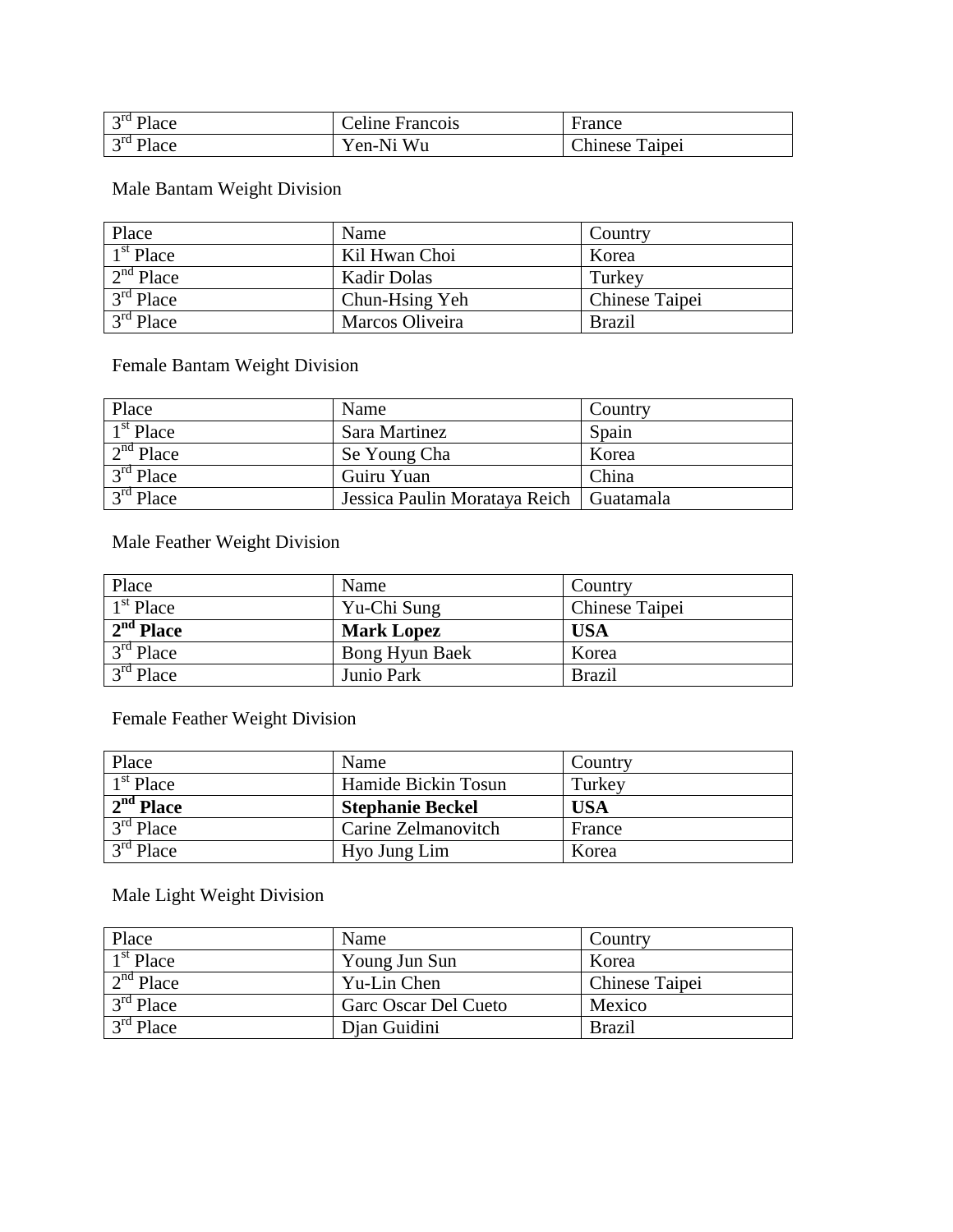# Female Light Weight Division

| Place                     | Name               | Country                   |
|---------------------------|--------------------|---------------------------|
| $\overline{1^{st}}$ Place | Li-Wen Su          | Chinese Taipei            |
| $2nd$ Place               | Muriel Buja Lance  | Spain                     |
| $3rd$ Place               | Elizabeth Mohammed | <b>Brazil</b>             |
| $\overline{3^{rd}$ Place  | Ekaterina Noskova  | <b>Russian Federation</b> |

# Male Welter Weight Division

| Place                     | Name                        | Country |
|---------------------------|-----------------------------|---------|
| $1st$ Place               | Hak Hwan Kim                | Korea   |
| $2nd$ Place               | Marcin Chorzelweski         | Poland  |
| $\overline{3^{rd}P}$ lace | <b>Christian Carlo Arce</b> | Mexico  |
| $3rd$ Place               | Anestis Kirpoglou           | Greece  |

# Female Welter Weight Division

| Place       | Name                       | Country        |
|-------------|----------------------------|----------------|
| $1st$ Place | Lin Liu                    | China          |
| $2nd$ Place | Natalia Silva              | <b>Brazil</b>  |
| $3rd$ Place | Wan-Chen Chang             | Chinese Taipei |
| $3rd$ Place | Nidia Luz Beltran Villalob | Mexico         |

# Male Middle Weight Division

| Place       | Name                 | Country                    |
|-------------|----------------------|----------------------------|
| $1st$ Place | <b>Mickael Borot</b> | France                     |
| $2nd$ Place | Ji Sang Yu           | Korea                      |
| $3rd$ Place | Yumin Zhang          | People's Republic of China |
| $3rd$ Place | Chu-Hua Chang        | Chinese Taipei             |

# Female Middle Weight Division

| Place                     | Name                 | Country        |
|---------------------------|----------------------|----------------|
| $\overline{1^{st}}$ Place | <b>Sanaz Shabazi</b> | <b>USA</b>     |
| $2nd$ Place               | Wen-Chen Yang        | Chinese Taipei |
| $3rd$ Place               | Ayten Andic          | Turkey         |
| $3rd$ Place               | Leslie Ellen Lanz    | Germany        |

# Male Heavy Weight Division

| Place                            | Name                     | Country |
|----------------------------------|--------------------------|---------|
| $\frac{\text{st}}{\text{Place}}$ | <b>Young Park</b><br>Jae | Korea   |